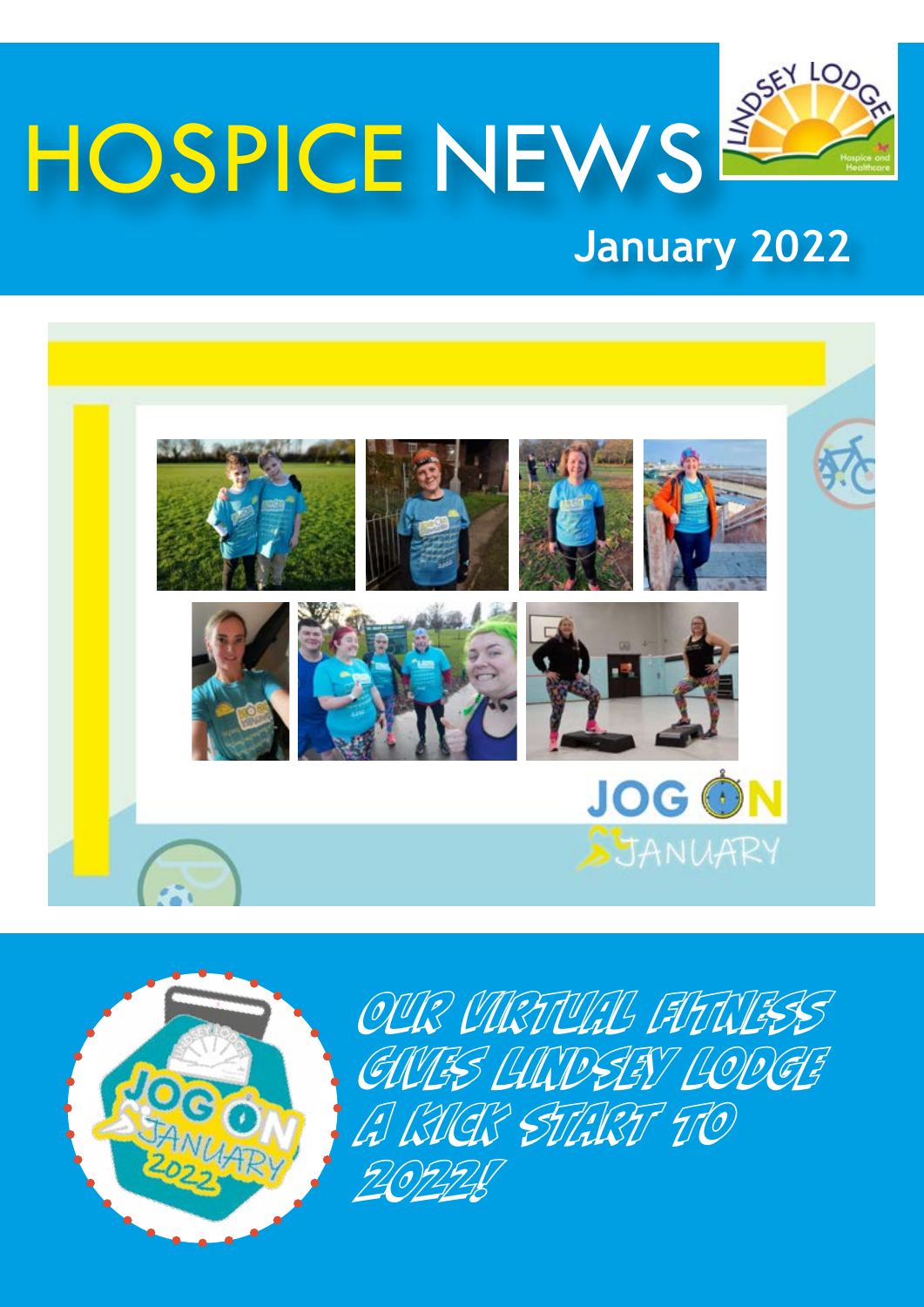## *Welcome ... from the Chief Executive*

*Well what a busy month!*

*Our Meet and Eat restaurant are planning to reopen and will prepare some Valentine's delights for us and we hope you will use our facilities again and of course enjoy the treats.*

![](_page_1_Picture_3.jpeg)

*Thank you to all of our staff and volunteers for their energies and enthusiasm during January, it certainly has been a month.*

*Best wishes, Karen Griffiths*

#### **Our Jog on January 2022 Challenge is officially over!**

A huge well done to our participants, who have kept active every day throughout January, shared their daily updates in our Facebook group and raised over £6,000!

Thank you to Scunthorpe Park Run for your support.

You can still make a donation [here](https://tinyurl.com/5n92se2h)

![](_page_1_Picture_10.jpeg)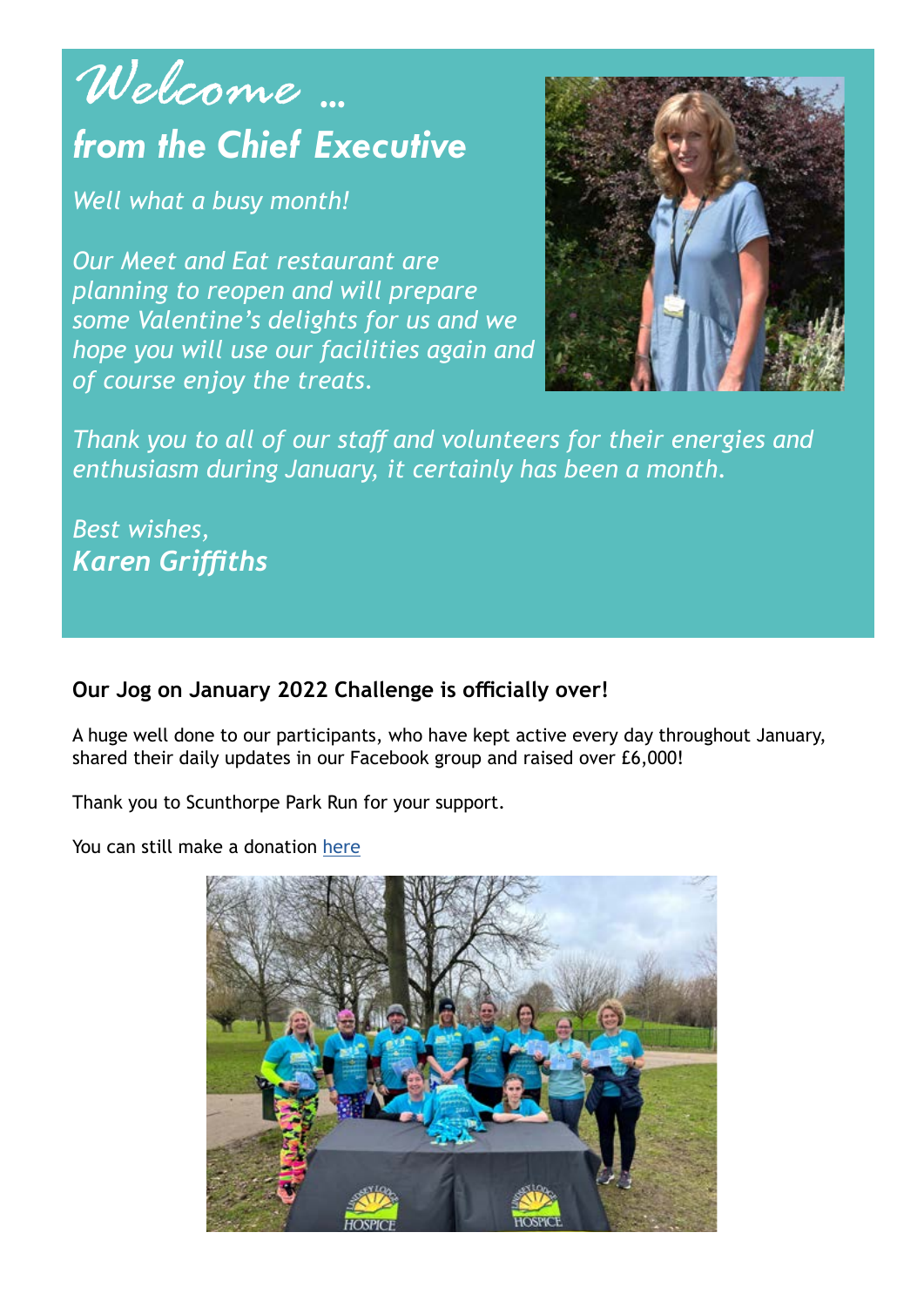## **News**

#### **Brigg Garden Centre gives Lindsey Lodge a £2,000 boost**

We would like to say a huge thank you to everyone at Brigg Garden Centre and all of their customers for raising a fantastic £2,000 by supporting our Memory Tree

![](_page_2_Picture_3.jpeg)

and Festival of Lights campaign. We greatly appreciate your support!

#### **Welcoming our Brand Partners for 2022**

We introduced our 2022 Brand Partners this month. We are proud to work with these local organisations who support us through sponsorship of

![](_page_2_Picture_7.jpeg)

our flagship fundraising events. With their help, all of the money raised from our events is able to go directly towards patient care. Find out about our Brand Partners [here](https://tinyurl.com/2p9nac9e)

#### **March is Make a Will Month**

March is Make a Will Month, the perfect opportunity to do some life admin and plan your will. If you make a standard will with one of our participating solicitors in March, 70% of the cost will be donated to Lindsey Lodge. Thank you to all our participating solicitors.

#### **Calvin Taylor Lee raises funds for Lindsey Lodge**

Big thanks to Calvin Taylor Lee who is raising funds for Lindsey Lodge

![](_page_2_Picture_13.jpeg)

![](_page_2_Picture_14.jpeg)

Hospice and Healthcare with fantastic Chinese Calligraphy Workshops and culture talks at schools To donate, click [here](https://tinyurl.com/2p9xs85n)

**Car raffle drives £25,000 boost** We're delighted to reveal that our Win a Car for Christmas prize draw raised £25,000, thanks to

![](_page_2_Picture_17.jpeg)

the fantastic support of local people.

Lindsey Lodge Fundraising Manager Kirsty Walker said: "Congratulations to our winners! Our first prize winners have chosen to remain anonymous, they couldn't believe they'd won and said they were still on cloud nine now."

She added: "A massive thank you to everyone who bought tickets and to Baden Powell & Sons Ltd, Euronics Johns Electrical and B&Q Scunthorpe for providing us with fantastic prizes."

Read more [here](https://tinyurl.com/mv96ztee)

#### **Our Golf Open is available to book now**

We're delighted to reveal that our 2022 Charity Golf Open on Friday 17 June with Elsham Golf Club is available to book now! Men's Stableford Betterball Pairs £30pp (visitors) £25pp (Elsham members) Find out more & book [here](https://tinyurl.com/ymudc3rr)

![](_page_2_Picture_24.jpeg)

#### **Super supporter celebrates 80th birthday milestone**

Volunteer Jeff Harris celebrated his 80th birthday in style by cycling for 80 minutes followed by running for 80 minutes, to raise funds for Lindsey Lodge.

![](_page_2_Picture_27.jpeg)

Jeff has been volunteering at Lindsey Lodge since it was built 30 years ago and has been one of its biggest supporters ever since, raising over £4,500 to date in memory of his son Paul. Read more [here](https://tinyurl.com/yckthzpp)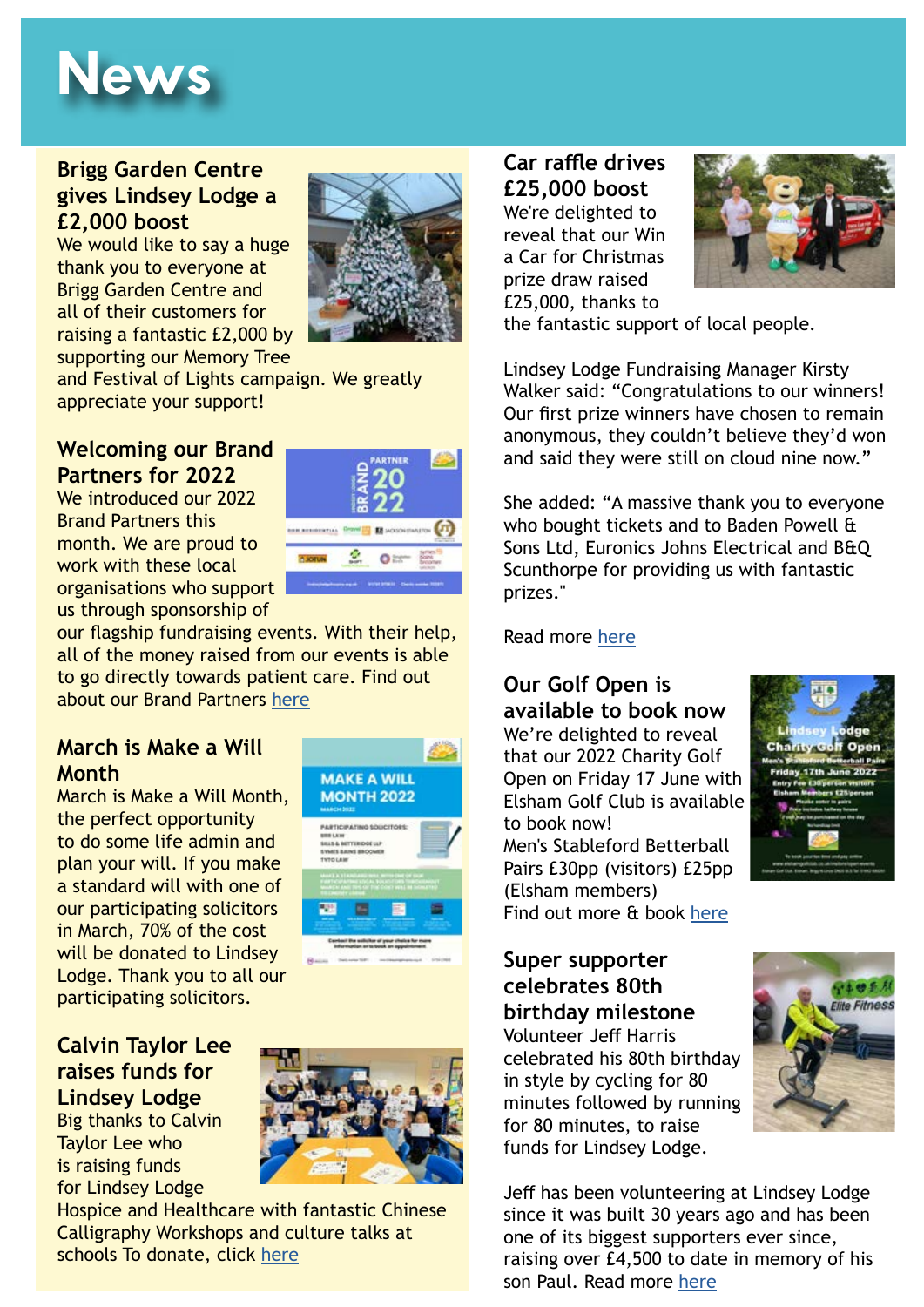![](_page_3_Picture_0.jpeg)

#### **Our car boot sale is available to book**

We're looking for traders for our next car boot sale on Sunday 6 March here

![](_page_3_Picture_3.jpeg)

at Lindsey Lodge. All profits from car sales go to Lindsey Lodge. Book your place [here](https://tinyurl.com/bdz4ksub)

#### **Interested in volunteering at Lindsey Lodge?**

![](_page_3_Picture_6.jpeg)

We're currently looking for volunteers to cover

our reception team at a weekend, if you are interested we'd love to hear from you. Please contact llh.volunteering1@nhs.net for more information

#### **Elf Yourself schools raise over £2,000**

A big thank you to Luddington & Garthorpe Primary School for raising £857 and to Eastoft Church of England Primary School for raising £1,287 for Lindsey Lodge!

![](_page_3_Picture_11.jpeg)

#### **Local businesses show support with hampers**

Thank you to Cheeky Chimps Scunthorpe and Starbucks Scunthorpe for supporting Lindsey Lodge

recently by displaying our hampers!

#### **Information for patients and families**

We've been busy updating the resources section on our website, you can now find all

![](_page_3_Picture_17.jpeg)

#### **Festival of Lights raises of £5,500**

We're delighted to announce that our Festival of Lights campaign raised £5,500!

The campaign saw people across North Lincolnshire

![](_page_3_Picture_21.jpeg)

coming together, with the Lakeside community even hosting a light switch on event, where local families gathered to see the display come to life, featuring children's entertainment and even a visit from Santa himself.

One couple from South Ferriby, Martyn and Rachael Bell, managed to raise an amazing £2,000 with their light display. The couple took part in Festival of Lights in memory of Martyn's sister, Karen Blyth, who passed away at Lindsey Lodge in July. Read more [here](https://tinyurl.com/mtncvjnn
)

#### **Mickey and Minnie party set to support Lindsey Lodge**

Thank you to Seal The Deal Events for inviting Lindsey Lodge to bucket collect at the upcoming Feburary half term party! A Party with Mickey and Minnie Mouse and Friends hosted by Mister Seal

![](_page_3_Picture_26.jpeg)

Children's Entertainer. Find out more [here](https://www.facebook.com/OfficialSealTheDeal/)

#### **Candy Cane Express Land Train boosts funds**

North Lincolnshire Council helped people get into the festive spirit in the run up to Christmas with free rides on its Candy Cane Express Land Train while raising money for Lindsey Lodge back in December. Over

![](_page_3_Picture_30.jpeg)

£400 was raised in donations, huge thanks to North Lincolnshire Council and everyone who made a donation.

![](_page_3_Picture_32.jpeg)

**iformation for patients & families**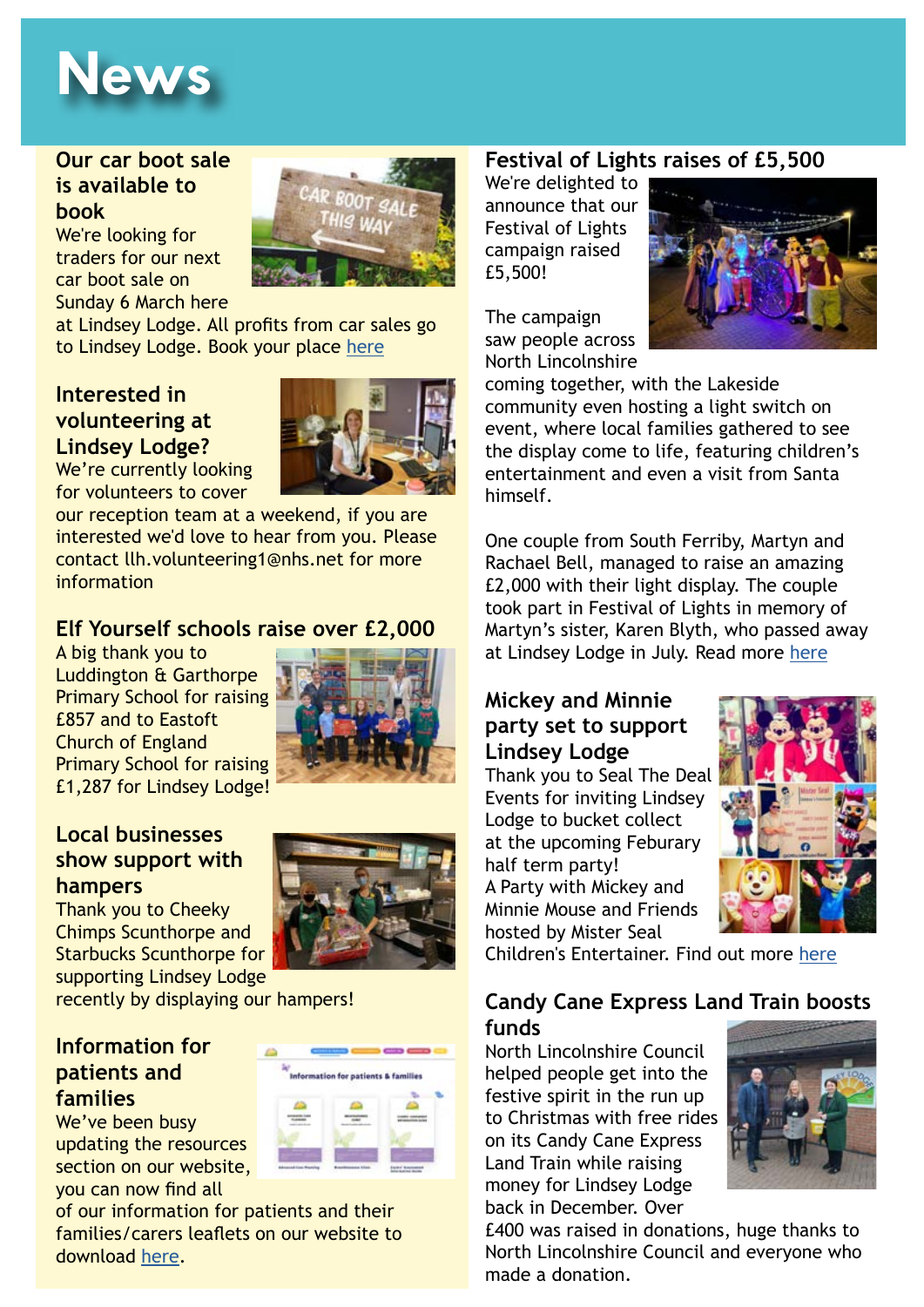# **Retail News**

#### **Extra savings for bargain hunters in Thorne**

Bargain hunters are being given a boost in Thorne from Tuesday 1 February.

Lindsey's Pre-loved Fashion and Gifts at 22 The Green, DN8 5AT is being relaunched as a 'bargain

basement' outlet, in a bid to promote preloved fashion, encourage recycling and offer affordable

![](_page_4_Picture_5.jpeg)

prices for the local community. Read more here

#### **Hello Brigg - we're coming back!**

We're busy preparing to open our new shop in Brigg. Located at 64 Wrawby Street, we will trade over two floors, and will be offering a fantastic selection of fashion, bridal and occasion wear, along with brand new home and giftware.

![](_page_4_Picture_9.jpeg)

And it's not just us who are excited. Here's what you've been telling us...

*"Fantastic - have missed it!"*

*"Shop looks fabulous today, was watching it progress opposite"*

*"Brilliant news, great trading position in the town!"*

Check out our social media channels for more details of the opening date in the coming weeks!

#### **Thanks to Tesco for supporting Lindsey Lodge**

We'd like to say a huge thank you to Scunthorpe's Tesco Extra for supporting Lindsey Lodge, by regularly donating end of season stock and mis-matched/returned items to us. The team have also reduced waste by donating their unwanted tissue paper packaging for us to wrap up homeware sold to customers at our Laneham Street store. Thanks to everyone involved - this just goes to show that every little really does help!

![](_page_4_Picture_17.jpeg)

![](_page_4_Picture_18.jpeg)

#### **Toys really are us!**

January is a popular time for having a good old clear out, after making way for the new gifts over Christmas. Donations of unwanted toys make their way into our warehouse, and one or two bring us some late seasonal cheer by scoring high on ebay...

Vintage Hasbro 1964 Action Men - sold for £69.99

![](_page_4_Picture_22.jpeg)

![](_page_4_Picture_23.jpeg)

Action figures bundle - sold for £72.

Vintage "Germany JDK 221 Stamped" Repro Boy Doll sold for £29.99.

Got a query about something you'd like to donate? Please phone us on 01724 848769, Monday to Friday between 8.30am and 4pm.